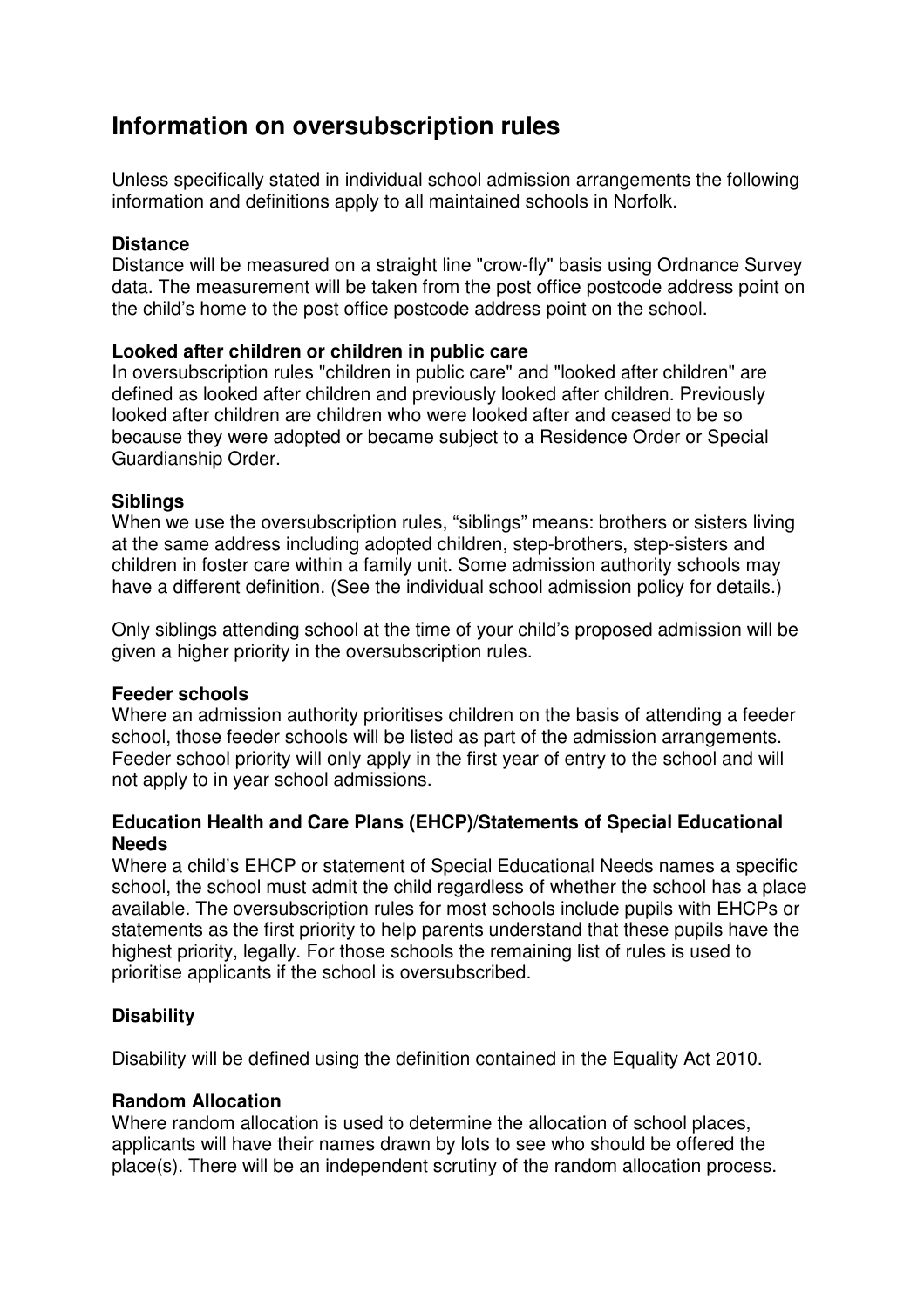#### **When do children start school?**

Children born between1 September 2012 - 31 August 2013 will be offered a full time place in a reception class from September 2016. Infant schools are for 4+ to 7 year olds and primary schools are for 4+ to 11 year olds.

#### **Admission of children out of their normal age group**

Any parent seeking a place for their child out of their chronological age group will need to apply in writing to the Admissions Team. The admission authority for the school must consider the circumstances of each case and make a decision in the best interests of the child. Where the application is accepted the child will be considered alongside all other applicants and in the rules below will be treated as "due to start school". Where the application is refused the parent will be offered the right of appeal unless a place can be offered in another year group.

The School's Minister has confirmed that a policy review in underway in relation to summer born children and any updates to the current position will appear on our website.

Admission arrangements can be subject to changes imposed by the Department of Education Schools Adjudicator. If any changes are made these will be highlighted on the School Admissions page of our website at https://www.norfolk.gov.uk/educationand-learning/schools/school-admissions . We will also ensure that the electronic version available on our website shows any changes as they occur.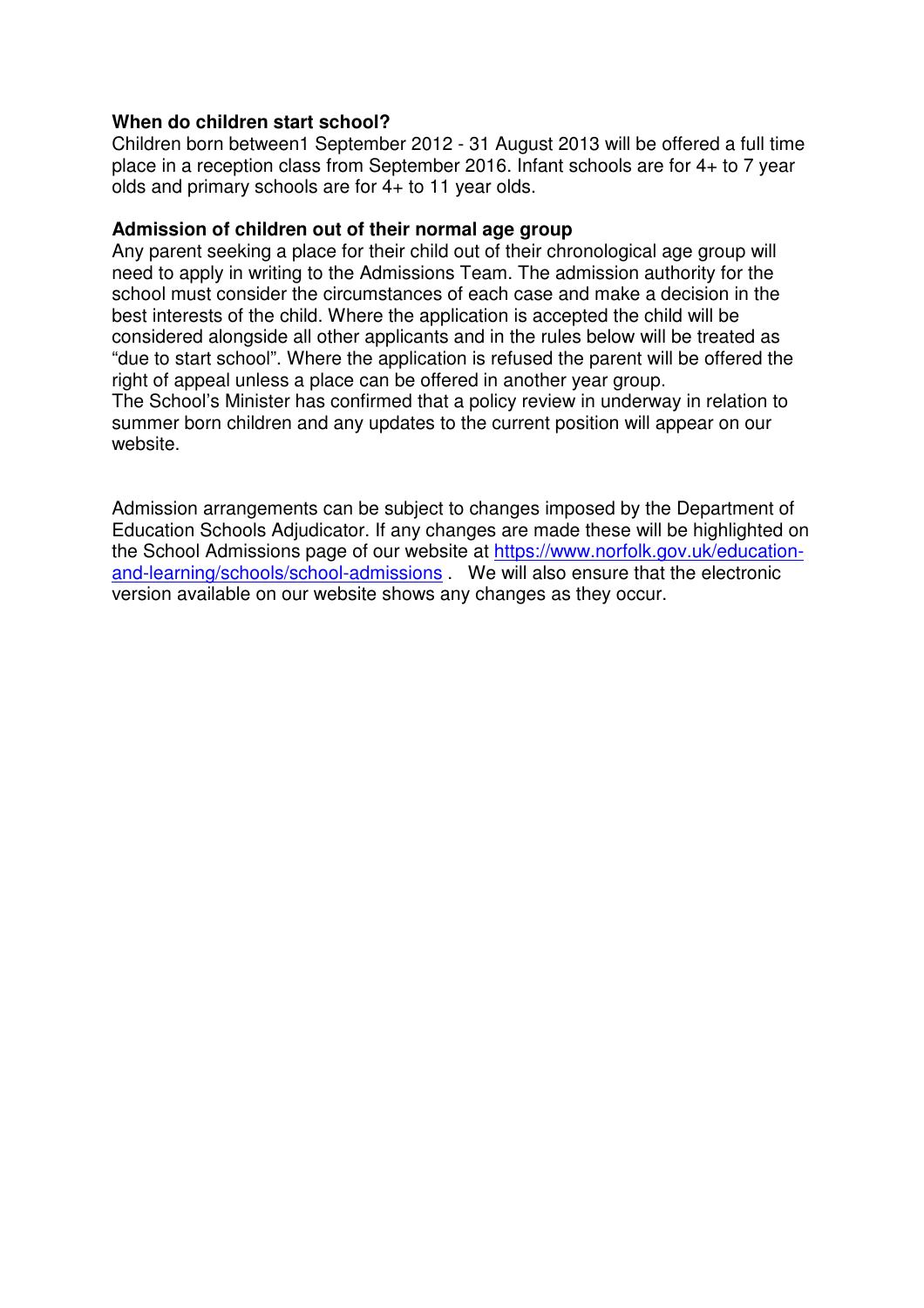# **Oversubscription rules for admission to Reception classes in community and voluntary controlled schools for children due to start school in September 2017**

Norfolk County Council decides on the admissions policy for all schools except academies and foundation, trust, voluntary aided and free schools which set their own. You can find out the category of each school on the schools individual entry on SchoolFinder.

If there are more applications for places than there are places available, we will give preference to children living nearest to the school, according to the following rules in this order of priority:

Children who are due to start school and:

- 1. have an EHCP or statement of special educational needs naming that school
- 2. are in public care or have been adopted from public care
- 3. live in the area served by the school and who have a sibling attending the school at the time of their admission
- 4. live in the area served by the school who have a brother or sister attending the feeder junior school
- 5. have a disability and live in the area served by the school (Appropriate professional evidence will be required to confirm the disability)
- 6. live in the area served by the school
- 7. have been allocated a permanent place at a Specialist Resource Base attached to the school. (Places allocated by Norfolk County Council's Placement panel)
- 8. live outside the area served by the school who have a brother or sister with a statement of special educational needs attending the school at the time of their admission

9. live outside the area served by the school who have a brother or sister attending the school at the time of their admission

10. live outside the area served by the school who have a brother or sister attending the feeder junior school

- 11. have a disability and live outside the area served by the school (Appropriate professional evidence will be required to confirm the disability)
- 12. children of staff

 a) where a member of staff has been employed at the school for two or more years at the time at which the application for admission to the school is made and/or

 b) the member of staff is recruited to fill a vacant post for there is a demonstrable skill shortage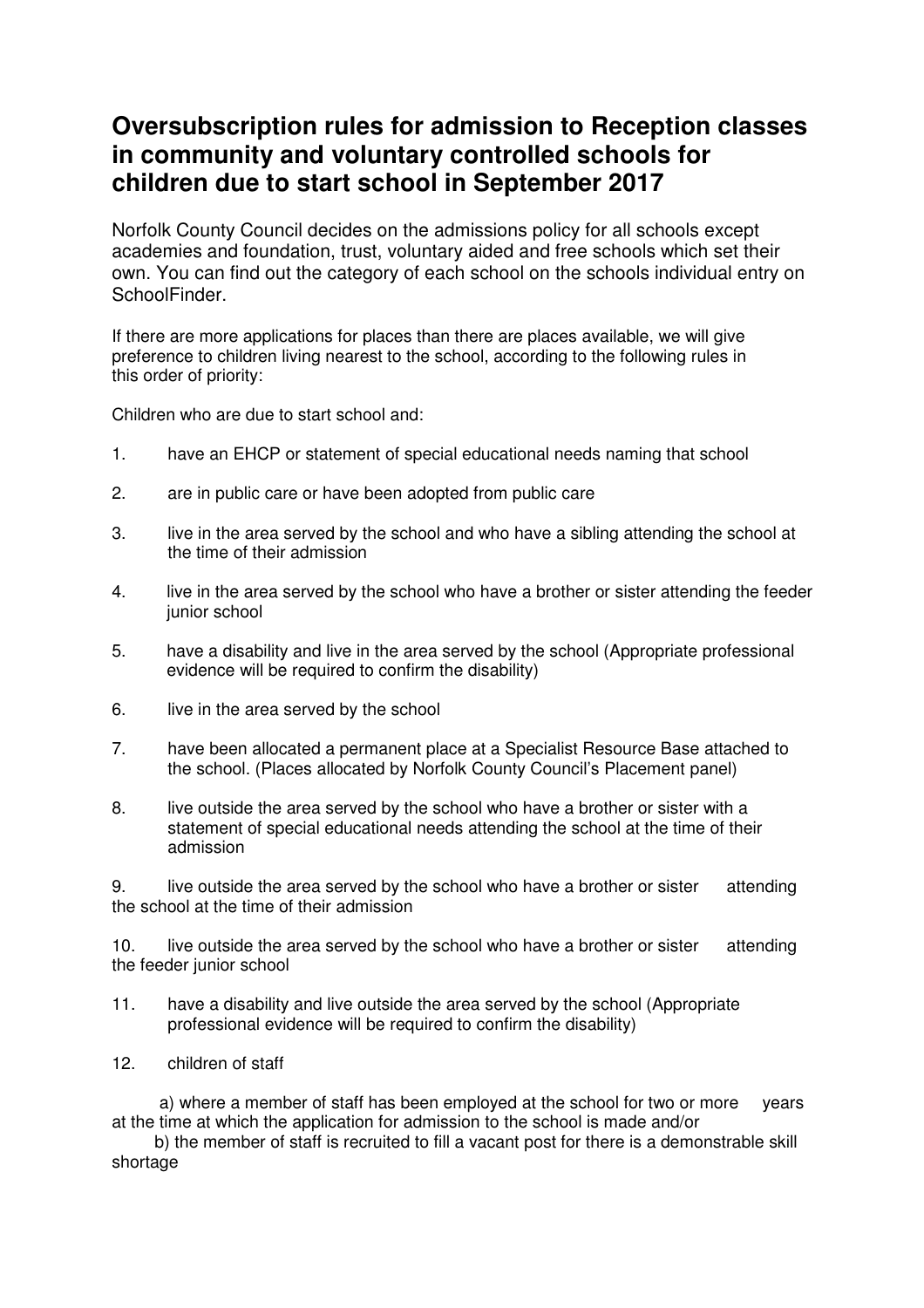#### 13. live outside the area served by the school

If all children within any of the above rules cannot be offered a place, the highest priority will be given to children living nearest to the school within that rule. To determine who lives nearest, distance will be measured on a straight line "crow fly" basis, using Ordnance Survey data. The address will be measured from the post office address point on the property.

 In the unlikely event that distance does not separate the final two or more pupils seeking the last remaining place, a random allocation will be used to determine who is offered the final place.

NOTE: Criteria 7 only applies to schools which have a Specialist Resource Base on site.

Feeder school priority will only apply in the first year of entry to the school.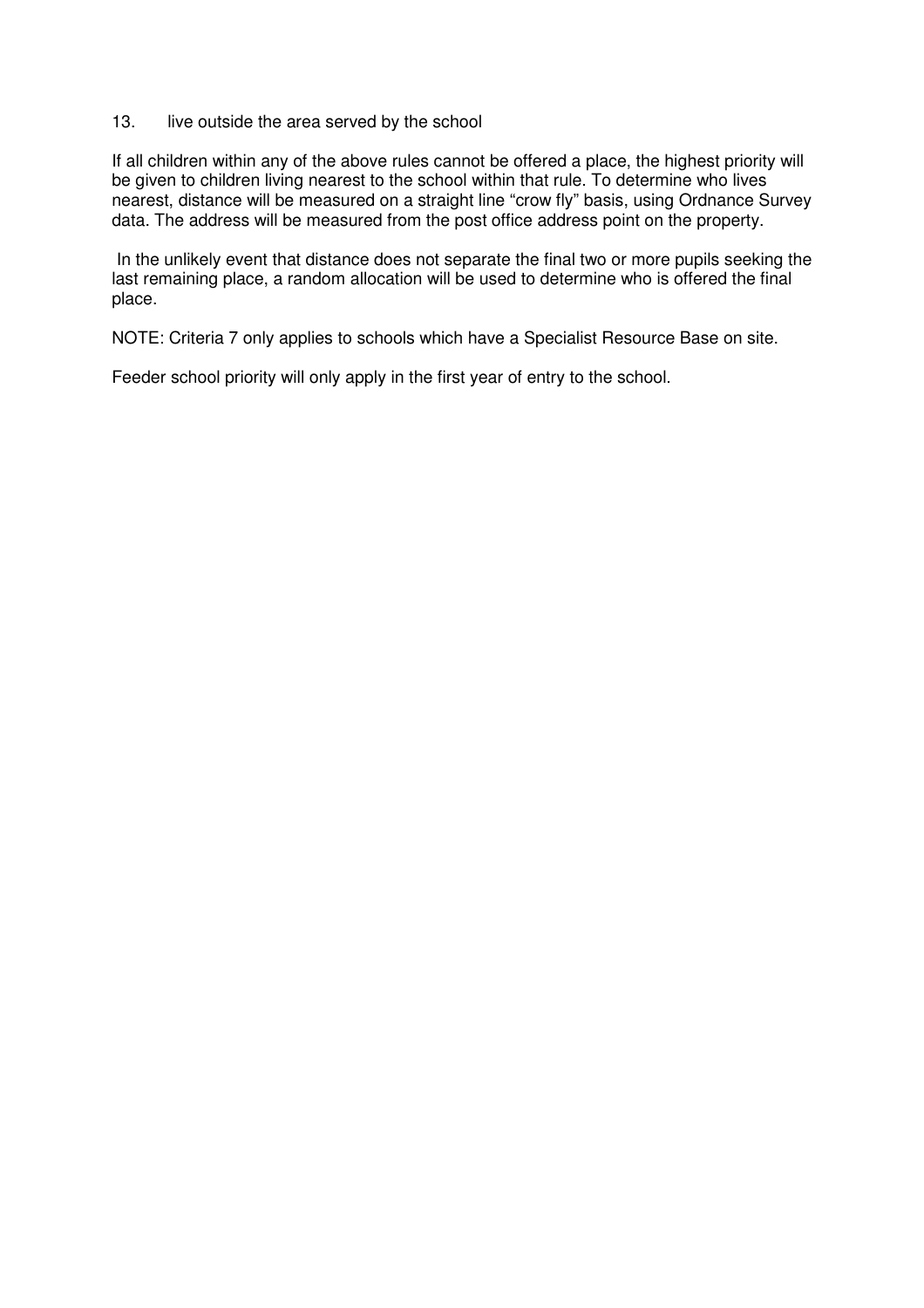## **Oversubscription rules for pupils transferring to community and voluntary controlled junior schools (Year 3) for children in their last year at an Infant or First school.**

If there are more applications for places than there are places available, we will give preference to children living nearest to the school, according to the following rules in this order of priority:

- 1. children with an EHCP or statement of special educational needs naming that school
- 2. children in public care or who have been adopted from public care who are due to transfer
- 3. children who are due to transfer, living in the area served by the school who have a brother or sister attending the school at the time of their admission
- 4. children who are due to transfer, living in the area served by the school who have no brother or sister connection with the school
- 5. children who are due to transfer and have been allocated a permanent place at a Specialist Resource Base attached to the school. (Places allocated by Norfolk County Council's Placement panel).
- 6. children who are due to transfer, living outside the area served by the school who have a brother or sister attending the school at the time of their admission
- 7. children who are due to transfer, living outside the area served by the school and attend a feeder school at the opening date of the admission round.
- 8. children of staff

 a) where a member of staff has been employed at the school for two or more years at the time at which the application for admission to the school is made and/or

 b) the member of staff is recruited to fill a vacant post for there is a demonstrable skill shortage

- 9. children who are due to transfer, living outside the area served by the school who have no brother or sister or feeder school connection with the school.
- 10. children attending primary schools with a brother or sister at the junior school
- 11. children attending primary schools with no brother or sister at the junior school.

If all children within any of the above rules cannot be offered a place, the highest priority will be given to children living nearest to the school within that rule. To determine who lives nearest, distance will be measured on a straight line "crow fly" basis, using Ordnance Survey data. The address will be measured from the post office address point on the property. In the unlikely event that distance does not separate the final two or more pupils seeking the last remaining place, a random allocation will be used to determine who is offered the final place.

#### **Important Note**

'School' is defined as the main school and not a learning support centre or nursery class attached to the school. This means that no priority would be given to a child from outside the catchment area who had either a brother or sister at the attached nursery class or in temporary or part-time attendance at the attached learning support centre. The address given on the application form will be used to decide the catchment school.

Children in their last year (Year 2) at an Infant or First School will be considered due to transfer. Children attending a primary school are considered as not due to transfer and therefore their applications have the lowest priority for a place even if they live in the catchment area of the school.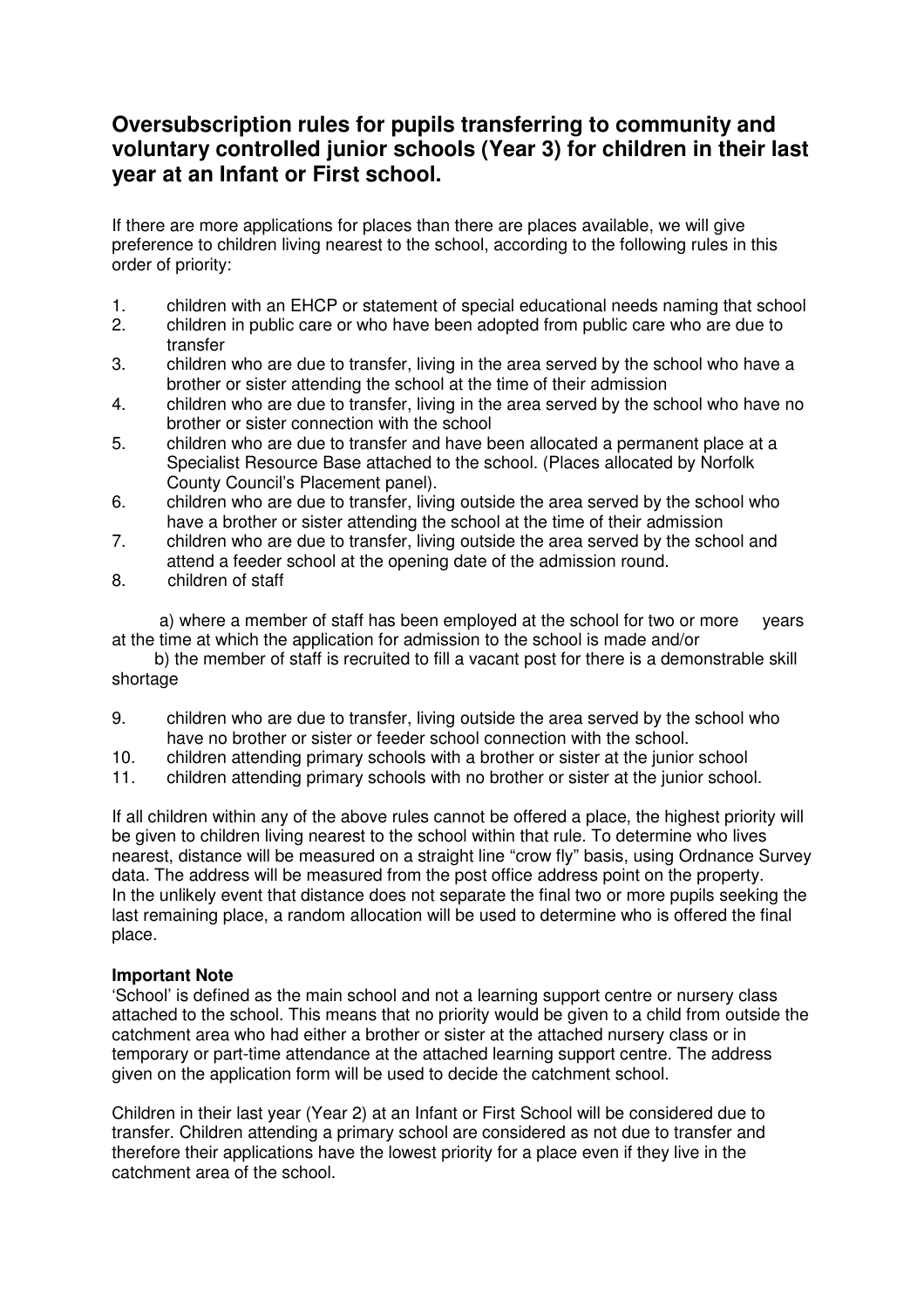Feeder school priority will only apply in the first year of entry to the school.

NOTE: Criteria 5 only applies to schools which have a Specialist Resource Base on site. **Please note that the individual admission policies for academies and foundation, voluntary aided, trust, and free schools can be found on our website at www.norfolk.gov.uk/schoolfinder.**